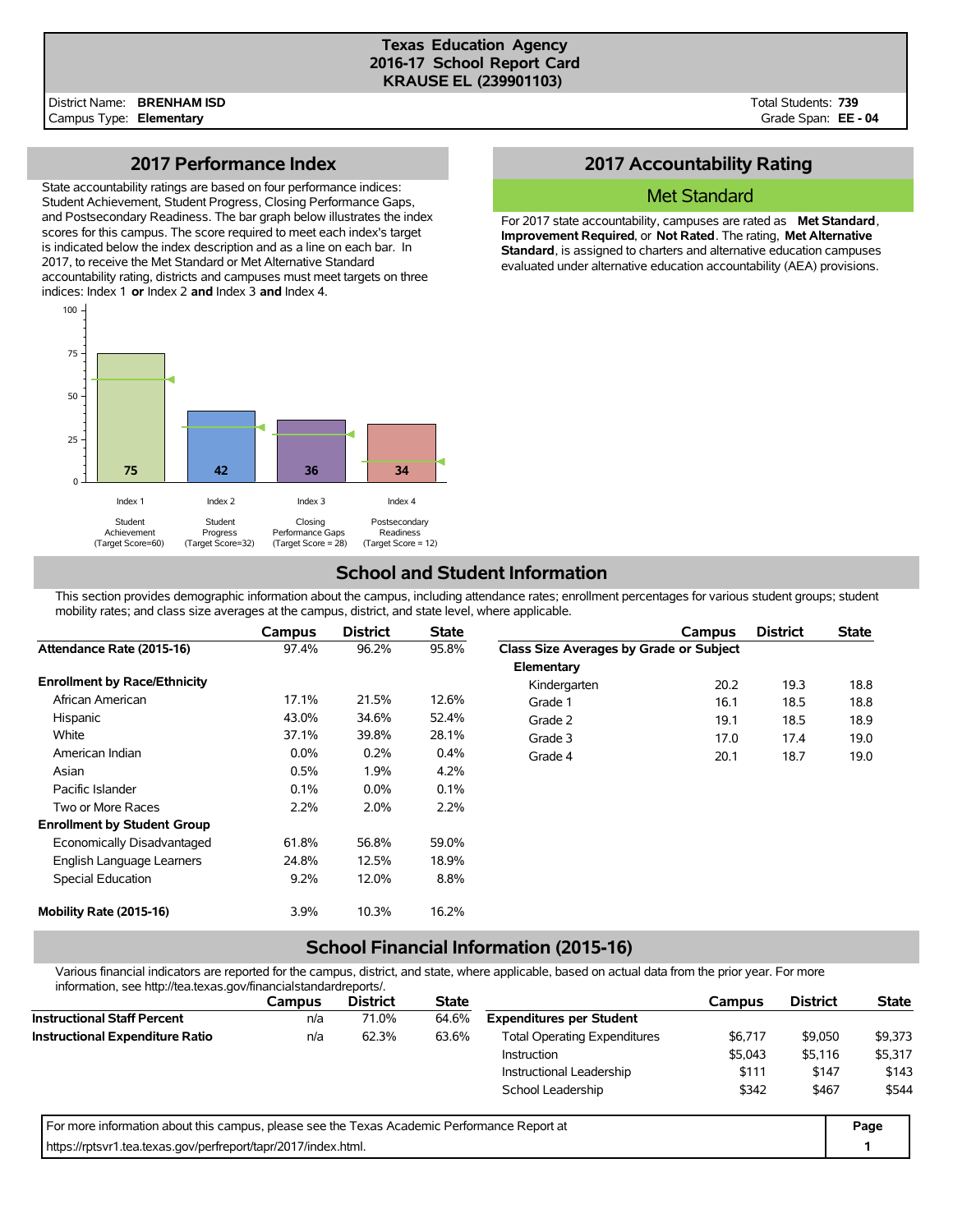| <b>Texas Education Agency</b> | <b>KRAUSE EL (239901103)</b> |  |
|-------------------------------|------------------------------|--|
| 2016-17 School Report Card    | <b>BRENHAM ISD</b>           |  |

|                                                                             |      |              |     |                                     |         |        |              |                          |        |                 | Two or      |               |
|-----------------------------------------------------------------------------|------|--------------|-----|-------------------------------------|---------|--------|--------------|--------------------------|--------|-----------------|-------------|---------------|
|                                                                             |      |              |     | All                                 | African |        |              | American                 |        | <b>Pacific</b>  | <b>More</b> | Econ          |
|                                                                             |      | <b>State</b> |     | District Students American Hispanic |         |        | <b>White</b> | Indian                   | Asian  | <b>Islander</b> | Races       | <b>Disadv</b> |
| STAAR Percent at Approaches Grade Level or Above (Sum of All Grades Tested) |      |              |     |                                     |         |        |              |                          |        |                 |             |               |
| All Subjects                                                                | 2017 | 75%          | 73% | 75%                                 | 63%     | 65%    | 88%          | $\overline{\phantom{a}}$ | $\ast$ | $\ast$          | $\ast$      | 64%           |
|                                                                             | 2016 | 75%          | 72% | 80%                                 | 70%     | 77%    | 86%          | $\overline{\phantom{a}}$ | 100%   | $\ast$          | 89%         | 74%           |
| Reading                                                                     | 2017 | 72%          | 69% | 73%                                 | 57%     | 64%    | 86%          | $\overline{\phantom{a}}$ | $\ast$ | $\ast$          | $\ast$      | 63%           |
|                                                                             | 2016 | 73%          | 68% | 81%                                 | 68%     | 77%    | 87%          |                          | $\ast$ | $\ast$          | $\ast$      | 74%           |
| Mathematics                                                                 | 2017 | 79%          | 80% | 83%                                 | 66%     | 76%    | 95%          |                          | $\ast$ | $\ast$          | $\ast$      | 72%           |
|                                                                             | 2016 | 76%          | 77% | 83%                                 | 74%     | 79%    | 89%          | $\overline{\phantom{a}}$ | $\ast$ | $\ast$          | $\ast$      | 76%           |
| Writing                                                                     | 2017 | 67%          | 64% | 64%                                 | 70%     | 45%    | 78%          |                          | $\ast$ | $\ast$          |             | 51%           |
|                                                                             | 2016 | 69%          | 67% | 72%                                 | 65%     | 71%    | 75%          | $\overline{a}$           | *      |                 | $\ast$      | 67%           |
| STAAR Percent at Meets Grade Level (Sum of All Grades Tested)               |      |              |     |                                     |         |        |              |                          |        |                 |             |               |
| Two or More Subjects                                                        | 2017 | 48%          | 45% | 39%                                 | 14%     | 32%    | 51%          |                          | $\ast$ | $\ast$          | $\ast$      | 23%           |
|                                                                             | 2016 | 45%          | 39% | 38%                                 | 16%     | 29%    | 50%          |                          | $\ast$ | $\ast$          | $\ast$      | 24%           |
| Reading                                                                     | 2017 | 48%          | 46% | 45%                                 | 20%     | 41%    | 55%          |                          | $\ast$ | $\ast$          | $\ast$      | 34%           |
|                                                                             | 2016 | 46%          | 39% | 41%                                 | 22%     | 36%    | 50%          |                          | $\ast$ | $\ast$          | $\ast$      | 26%           |
| Mathematics                                                                 | 2017 | 48%          | 48% | 57%                                 | 32%     | 46%    | 73%          |                          | $\ast$ | $\ast$          | $\ast$      | 37%           |
|                                                                             | 2016 | 43%          | 40% | 48%                                 | 22%     | 40%    | 61%          | $\overline{a}$           | $\ast$ | $\ast$          | $\ast$      | 33%           |
| Writing                                                                     | 2017 | 38%          | 31% | 26%                                 | 22%     | 15%    | 35%          | $\overline{\phantom{a}}$ | $\ast$ | $\pmb{\ast}$    |             | 15%           |
|                                                                             | 2016 | 41%          | 36% | 37%                                 | $\ast$  | 24%    | 51%          |                          | $\ast$ |                 | $\ast$      | 23%           |
| STAAR Percent at Masters Grade Level (Sum of All Grades Tested)             |      |              |     |                                     |         |        |              |                          |        |                 |             |               |
| All Subjects                                                                | 2017 | 20%          | 18% | 22%                                 | 5%      | 16%    | 34%          |                          | ∗      | $\ast$          | $\ast$      | 12%           |
|                                                                             | 2016 | 18%          | 15% | 25%                                 | 19%     | 13%    | 36%          | $\overline{\phantom{a}}$ | $\ast$ | $\ast$          | $\ast$      | 15%           |
| Reading                                                                     | 2017 | 19%          | 16% | 25%                                 | $\ast$  | 22%    | 35%          |                          | $\ast$ | $\ast$          | $\ast$      | 17%           |
|                                                                             | 2016 | 17%          | 15% | 25%                                 | 21%     | 15%    | 33%          |                          | $\ast$ | $\ast$          | $\ast$      | 16%           |
| Mathematics                                                                 | 2017 | 23%          | 21% | 28%                                 | $\ast$  | 19%    | 45%          |                          | $\ast$ | $\ast$          | $\ast$      | 14%           |
|                                                                             | 2016 | 19%          | 17% | 27%                                 | 16%     | 12%    | 43%          |                          | $\ast$ | $\ast$          | $\ast$      | 13%           |
| Writing                                                                     | 2017 | 12%          | 6%  | 5%                                  | $\ast$  | $\ast$ | 11%          | $\overline{\phantom{a}}$ | $\ast$ | $\ast$          |             | $\ast$        |
|                                                                             | 2016 | 15%          | 14% | 20%                                 | $\ast$  | 11%    | 27%          |                          | $\ast$ |                 | $\ast$      | 15%           |
| <b>STAAR Percent Met or Exceeded Progress</b>                               |      |              |     |                                     |         |        |              |                          |        |                 |             |               |
| All Subjects                                                                | 2017 | 61%          | 60% | 65%                                 | 62%     | 55%    | 81%          |                          | $\ast$ | $\ast$          |             | 58%           |
|                                                                             | 2016 | 62%          | 56% | 67%                                 | 64%     | 65%    | 69%          |                          | *      |                 | $\ast$      | 65%           |
| Reading                                                                     | 2017 | 59%          | 58% | 56%                                 | *       | 43%    | 74%          | $\overline{\phantom{a}}$ | *      | $\ast$          |             | 48%           |
|                                                                             | 2016 | 60%          | 53% | 66%                                 | $\ast$  | 66%    | $\ast$       |                          | $\ast$ |                 | $\ast$      | 63%           |
| <b>Mathematics</b>                                                          | 2017 | 64%          | 62% | 74%                                 | $\ast$  | 66%    | 87%          |                          | $\ast$ | $\ast$          |             | 67%           |
|                                                                             | 2016 | 63%          | 59% | 67%                                 | $\ast$  | 63%    | 70%          |                          | $\ast$ |                 | $\ast$      | 66%           |

For more information about this campus, please see the Texas Academic Performance Report at **Page Page** https://rptsvr1.tea.texas.gov/perfreport/tapr/2017/index.html. **2**

'?' Indicates that the data for this item were statistically improbable, or were reported outside a reasonable range. '-' Indicates zero observations reported for this group. '\*' Indicates results are masked due to small numbers to protect student confidentiality. Moreover, the context of the strong is not applicable for this group.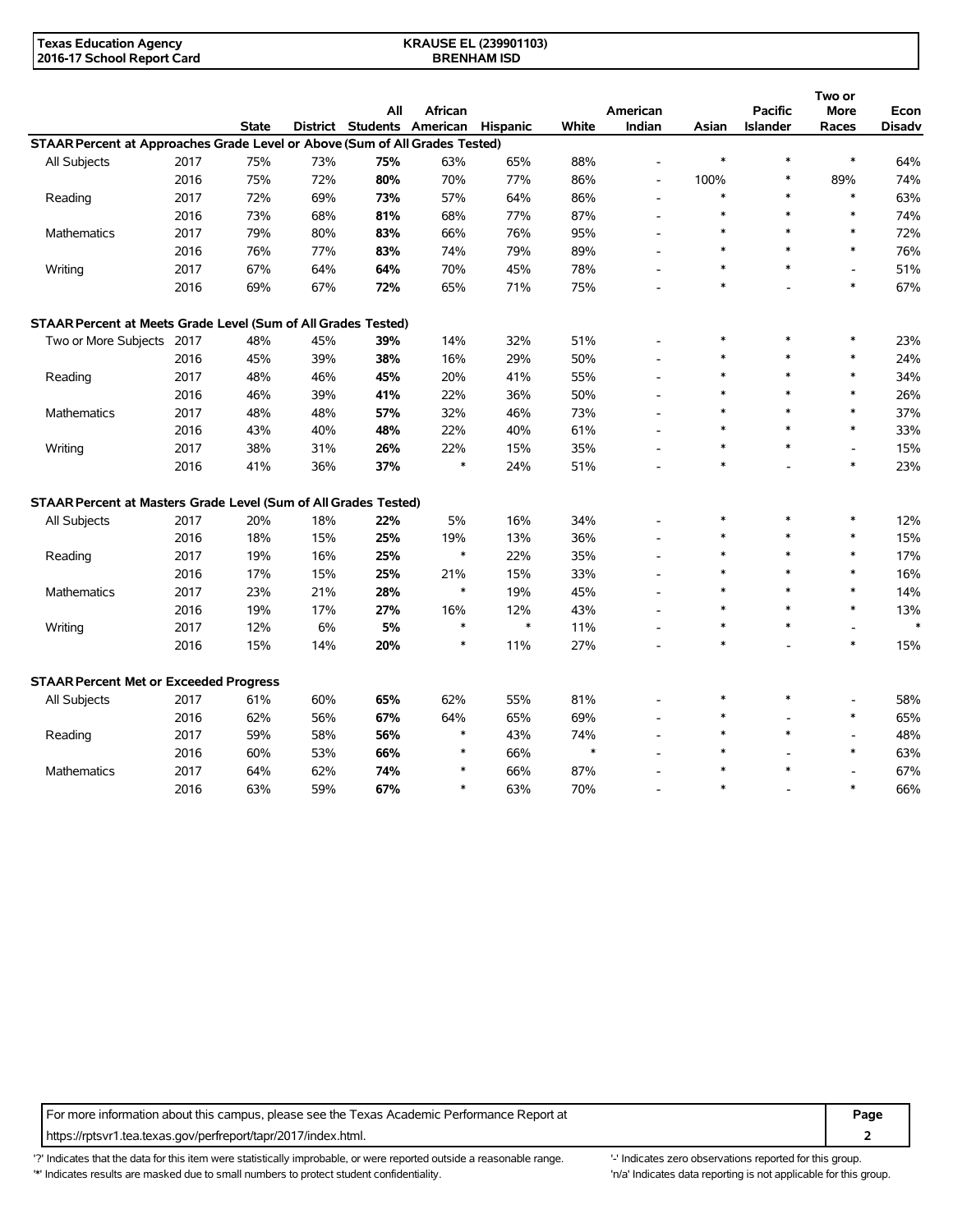| <b>Texas Education Agency</b> | <b>KRAUSE EL (239901103)</b> |  |
|-------------------------------|------------------------------|--|
| 2016-17 School Report Card    | <b>BRENHAM ISD</b>           |  |

|                                                                    |      |              |                 |     | African         |                 |        | American                 |        | <b>Pacific</b>           | Two or<br>More           | Econ          |
|--------------------------------------------------------------------|------|--------------|-----------------|-----|-----------------|-----------------|--------|--------------------------|--------|--------------------------|--------------------------|---------------|
|                                                                    |      | <b>State</b> | <b>District</b> |     | Campus American | <b>Hispanic</b> | White  | Indian                   | Asian  | <b>Islander</b>          | Races                    | <b>Disadv</b> |
| <b>STAAR Percent Exceeded Progress</b>                             |      |              |                 |     |                 |                 |        |                          |        |                          |                          |               |
| All Subjects                                                       | 2017 | 19%          | 16%             | 29% | 17%             | 22%             | 44%    | $\overline{\phantom{a}}$ | $\ast$ | $\ast$                   | $\overline{\phantom{a}}$ | 24%           |
|                                                                    | 2016 | 17%          | 14%             | 18% | 18%             | 17%             | 17%    | $\overline{\phantom{a}}$ | $\ast$ | -                        | $\ast$                   | 19%           |
| Reading                                                            | 2017 | 17%          | 16%             | 27% | ∗               | 22%             | 37%    | $\overline{\phantom{a}}$ | $\ast$ | $\ast$                   | ۰                        | 25%           |
|                                                                    | 2016 | 16%          | 13%             | 15% | ∗               | 18%             | $\ast$ | $\overline{\phantom{a}}$ | $\ast$ | -                        | $\ast$                   | 20%           |
| <b>Mathematics</b>                                                 | 2017 | 20%          | 17%             | 31% | ∗               | 22%             | 50%    | -                        | *      | $\ast$                   | $\overline{\phantom{a}}$ | 23%           |
|                                                                    | 2016 | 17%          | 14%             | 21% | ∗               | 15%             | 26%    | $\overline{\phantom{a}}$ | *      |                          | $\ast$                   | 18%           |
| Progress of Prior-Year Non-Proficient Students (Sum of Grades 4-8) |      |              |                 |     |                 |                 |        |                          |        |                          |                          |               |
| Reading                                                            | 2017 | 35%          | 33%             | 34% |                 | $\ast$          | 71%    | $\overline{\phantom{a}}$ |        | $\overline{\phantom{a}}$ | $\overline{\phantom{a}}$ | 31%           |
|                                                                    | 2016 | 35%          | 33%             | 54% | $\ast$          | $\ast$          | $\ast$ | $\overline{\phantom{0}}$ |        | -                        | $\overline{\phantom{a}}$ | $\ast$        |
| <b>Mathematics</b>                                                 | 2017 | 43%          | 45%             | 48% | $\ast$          | $\ast$          | $\ast$ |                          |        |                          |                          | 47%           |

For more information about this campus, please see the Texas Academic Performance Report at **Page Page** https://rptsvr1.tea.texas.gov/perfreport/tapr/2017/index.html. **3**

'?' Indicates that the data for this item were statistically improbable, or were reported outside a reasonable range. '-' Indicates zero observations reported for this group. \*' Indicates results are masked due to small numbers to protect student confidentiality. Ma' Indicates data reporting is not applicable for this group.